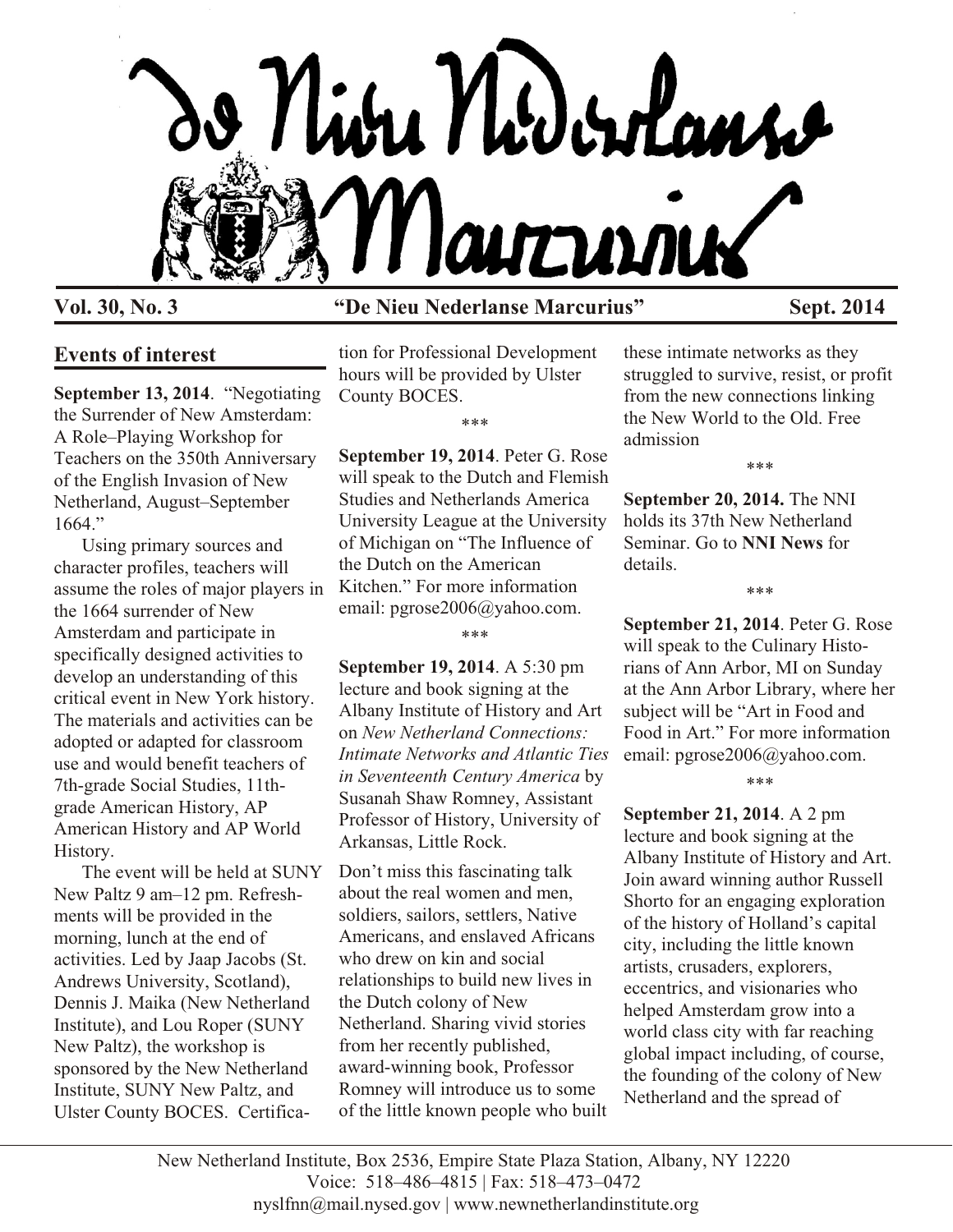## **De Nieu Nederlanse Marcurius 2**

cherished ideals of freedom, equality and commerce in the new world. Free with museum admission.

\*\*\*

**November 8, 2014**. New Sweden History Conference, "Beef, Beer and Bread: Colonial Foodways," 9am to 3pm.This year's conference, to be held at the American Swedish Historical Museum of Philadelphia, will explore 17th-century foodways in Sweden and colonial America. Five speakers will discuss various aspects of culinary history—from the kitchens of Stockholm to the brew houses of Philadelphia.

The keynote speaker is author, chef, and Swedish food historian Dr. Ulrica Söderlind. Dr. Söderlind holds a PhD from the University of Stockholm. She has written five books on topics such as, the role of food in Swedish social history, and the culinary history of the Nobel Banquet. Her conference session will focus on the cooking practices of a 17th-century Swedish noble household. Additional speakers include David Furlow, who will be discussing the significance of cattle as an important part of New Sweden's economy; Rich Wagner will lead an engaging discussion on the intricacies of colonial beer brewing. In the spirit of this year's theme, a special lunch will be served featuring homemade colonial recipes and, of course, beer. Do not miss what is sure to be an informative and delicious conference event! Registration, continental breakfast, and lunch \$45 per person (\$35 for students and teachers). Registration deadline is

Friday October 31. Early bird registration by October 17 is \$40 per person (\$30 for students and teachers) Register online at: www. americanswedish.org or by phone at: 215-389-1776.

\*\*\*

**November 30, 2014.** A 2 pm lecture and book signing. As part of the Albany Institute of History and Art's Thanksgiving weekend celebration, "Home for the Holidays," renowned food historian Peter Rose will share stories and recipes from her newest book, *Delicious December: How the Dutch Brought Us Santa, Presents, and Treats.* Join her for a delightful exploration of the Dutch roots of many of our favorite holiday traditions as she tempts us with more than a hundred treasured recipes adapted for contemporary entertaining. Treats will be available to sample and purchase. Free admission.

## **Russell Shorto redux**

Russell will also be talking on the topic of "From Amsterdam to New Amsterdam" on the following dates and at the following locations:

October 9, Marist College, Poughkeepsie, NY

October 10, Historic Huguenot Street, New Paltz, NY

November 7, Irvington Historical Society, Irvington, NY

November 9, Collegiate Church, New York City

November 20, University of Michigan, Ann Arbor, MI

December 2, Chatham University, Pittsburgh, PA

December 8, Holland Society, Clifton Park Library, Clifton Park, NY.

For further details please contact the institution.

\*\*\*.

"To the Best of Our Knowledge," the syndicated public radio show, has a feature on Amsterdam and New York, which consists of an interview with Russell and an audio tour. It aired over the Labor Day weekend and is available on their site:bit.ly/1qoiaK1

\*\*\*

A tour guide in Amsterdam named Mark Law has put together a special tour of the city based on Russell's urban biography. Go to: bit.ly/1CpX5nu.

## **News**

We all know that the Netherlands has had a long struggle with water in its corner of Europe. For an interesting article on the subject in *Resilient Cities* entitled "A Half-Millennium-Old Dike in Holland Gets a State-of-the-Art Upgrade," go to: bit.ly/1CpGJuX.

## **Books of Interest**

*Delicious December* by Peter G. Rose mixes food and history in a celebration of Dutch and American Christmas traditions. In more than one hundred tried-and-true recipes, award-winning food historian Peter G. Rose draws on traditions that date back to the Middle Ages, as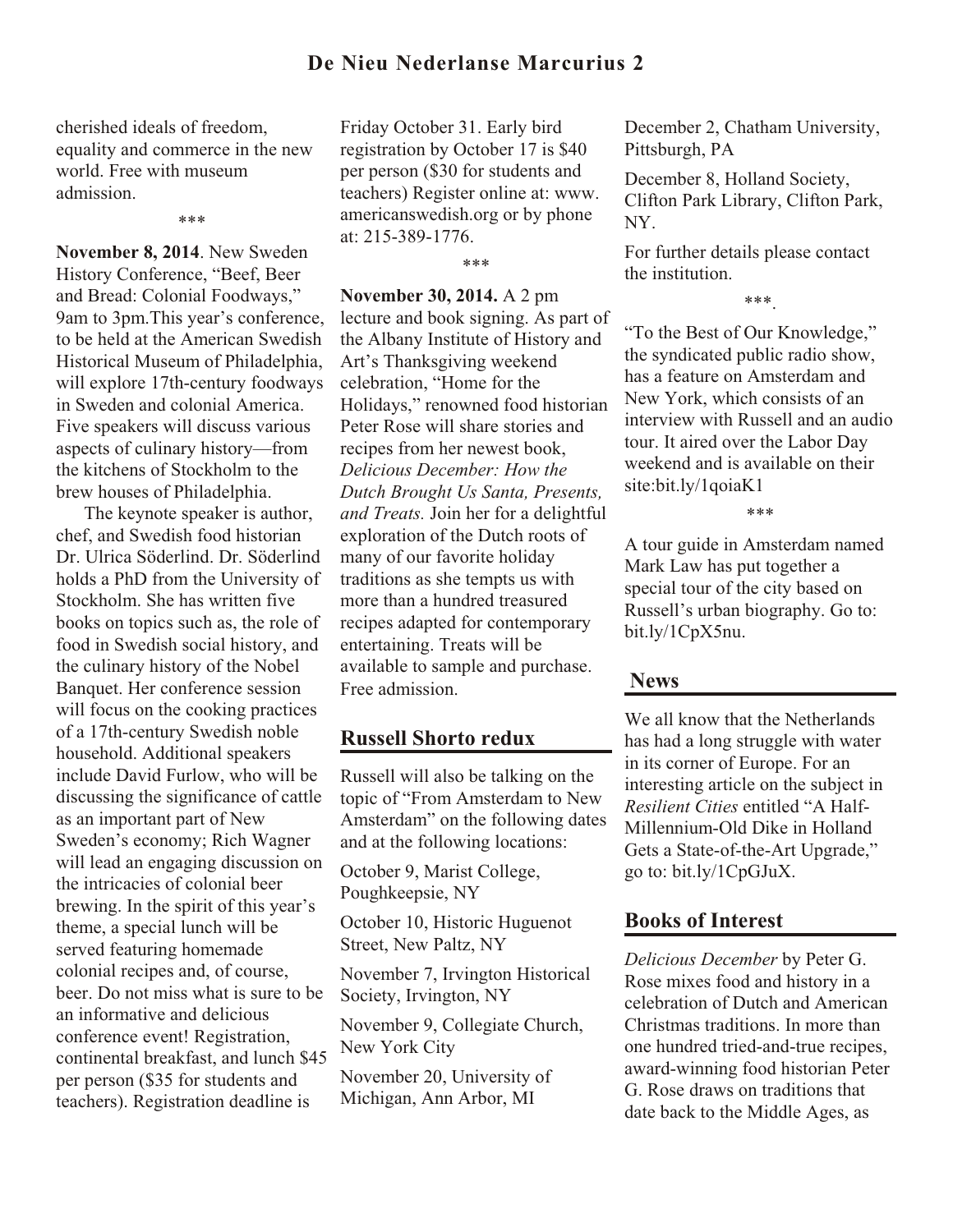## **De Nieu Nederlanse Marcurius 3**

well as her own reminiscences of her native country, and suggests many ways to incorporate these true Dutch treats into American celebrations.

The book not only talks about the history and recipes of St. Nicholas Day celebrations, but also about Dutch specialties for Christmas and New Year's Day. Rose includes recipes for savory cookies and party treats as well as menus and recipes for the parties that might happen between the feast days. Divided into two parts, part one discusses the history of St. Nicholas, how he was brought to America and became Santa, and the other changes that have taken place here as well as in the Netherlands. The second part consists of 111 recipes that are easy to make and too easy to eat.

Available directly from SUNY Press at: www.sunypress.edu.

#### **NNI News**

Lost in Paradise: "1614" Seminar investigates the search for Fort Nassau and the original Port of Albany. Celebrate the 400<sup>th</sup> anniversary of the construction of Fort Nassau on Castle Island with leading scholars at "1614," the  $37<sup>th</sup>$ New Netherland Seminar on Saturday, September 20, 2014 at the Carole Huxley Theater, New York State Museum, Cultural Education Center (CEC) in Albany.

Five leading scholars will put the Dutch trading post (the first location of the Port of Albany) in its historical context and offer arguments and data for its probable location on the island. The seminar

**Institute** 

Seminar speakers are: Jeremy Bangs, Director of the Leiden American Pilgrim Museum Foundation, Leiden NL; Leslie Choquette, Professor of History Assumption College, Worcester, MA; Willem Frijhoff, consultant on research in history, chair Cultural Dynamics (NWO), visiting professor at Erasmus University Rotterdam, NL; William A. Starna, Professor Emeritus of Anthropology at the State University of New York College at Oneonta; Len Tantillo, historical and marine artist, Nassau, NY.

A special presentation by Dutch archaeologists Oscar Hefting, Project Coordinator of the Atlas of Dutch Brazil for the New Holland Foundation, and Hans van Westing, Project Manager for Foundation Archaeology & Monuments for the New Holland Foundation, will feature recent archaeological investigations into  $17<sup>th</sup>$ -century Dutch earthen defense works at the site of New Holland in tropical Brazil and the insights they may provide into similar structures in North America.

The New Holland Foundation is a non-profit organization supporting research into the impact of the Netherlands around the globe and the cultural heritage of its colonial settlements.

The seminar, including the bonus program, is from 9 am to 5:00 pm and includes a boxed lunch. The fee for the seminar is \$95, \$50 for students with ID. A reception following the seminar at the Fort Orange Club at 5:30 p.m. is

is sponsored by the New Netherland included in the cost of the seminar. Seminar attendees may participate in a dinner at the Fort Orange Club at 6:30 p.m. for an additional fee of \$75.

> To register online or for further information go to: www.newnetherlandinstitute.org. or email: nyslfnn@nysed.gov.

A highlight of the seminar will be the raffle of the "1614 Quilt." The hand-made quilt features a  $17<sup>th</sup>$ -century ship in its center that represents Dutch commercial activity in the Hudson Valley. Raffle tickets are \$10.00 each or 3 for \$25.00 and are available for purchase online in the NNI Shop, by mail at NNI, P.O. Box 2536, Albany, NY 12220-0536, or at the seminar. The drawing will take place at the end of the seminar on September 20. Proceeds of the raffle help support the New Netherland Institute.

The CEC is located at the southern end of the Empire State Plaza at 222 Madison Avenue in Albany. Free parking is available in a parking next to the museum.

\*\*\*

Last year the New Netherland Institute sent copies of the newly published book, *New Netherland in a Nutshell* by Firth Haring Fabend, to each public and branch library, academic library, and School Library System Director in New York State. Through a grant from the Bender Family Foundation each library will now be receiving a copy of a new *Index* to the book which was recently published.